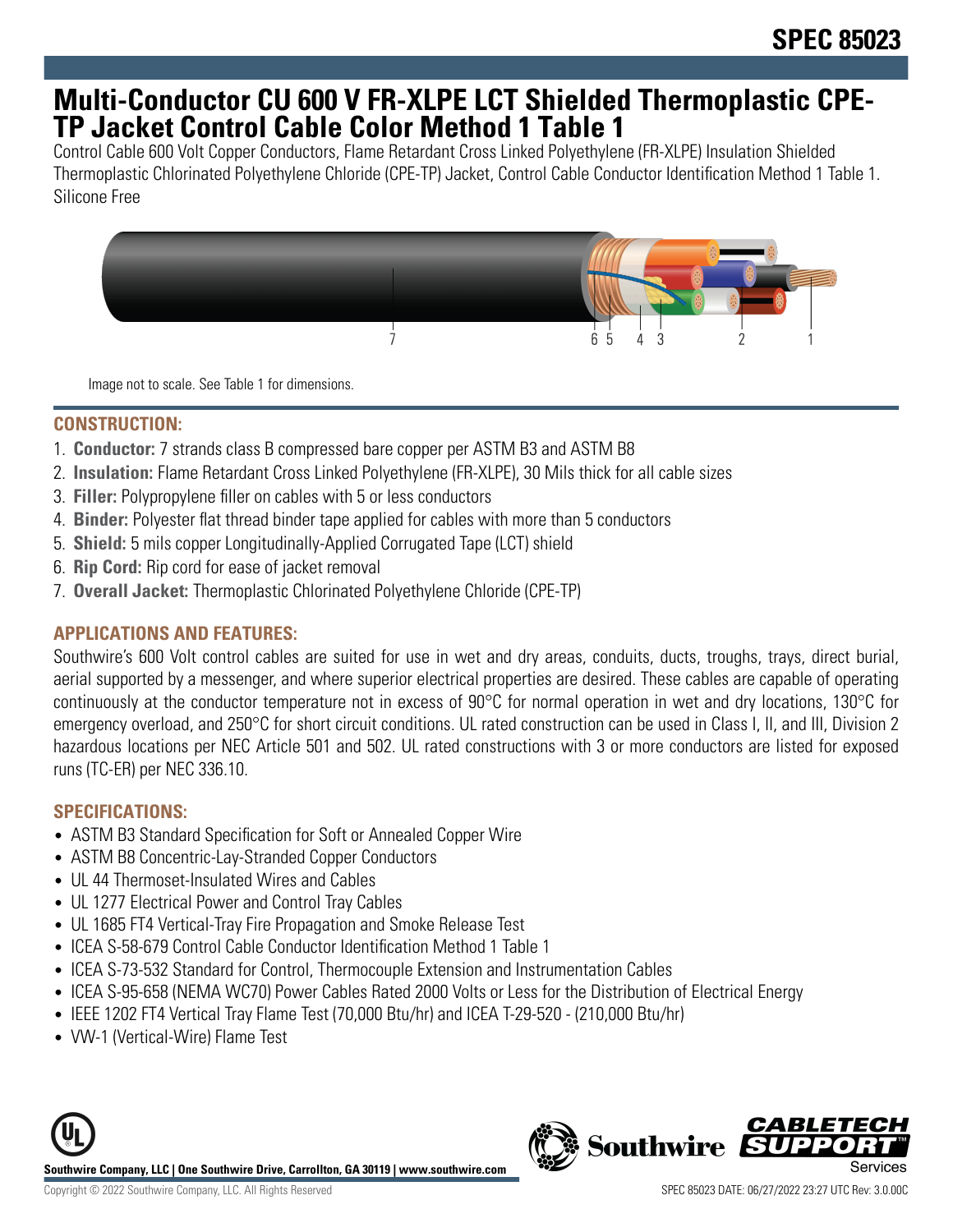#### **SAMPLE PRINT LEGEND:**

#### UL Listed

SOUTHWIRE E75755 {UL} XX AWG X/C FR-XLPE XHHW-2 TYPE TC-ER CDRS 90C CPE JKT SHIELDED 600V SUN RES YEAR {SEQUENTIAL FOOTAGE MARKS} SEQ FEET

#### Non UL Listed

SOUTHWIRE XX AWG X/C FR-XLPE CDRS 90C CPE JKT SHIELDED 600V SUN. RES. DIRECT BURIAL YEAR SEQUENTIAL FOOTAGE MARKS SEQ FEET

Southwire Company, LLC | One Southwire Drive, Carrollton, GA 30119 | www.southwire.com **Second Company** Services



Copyright © 2022 Southwire Company, LLC. All Rights Reserved SPEC 85023 DATE: 06/27/2022 23:27 UTC Rev: 3.0.00C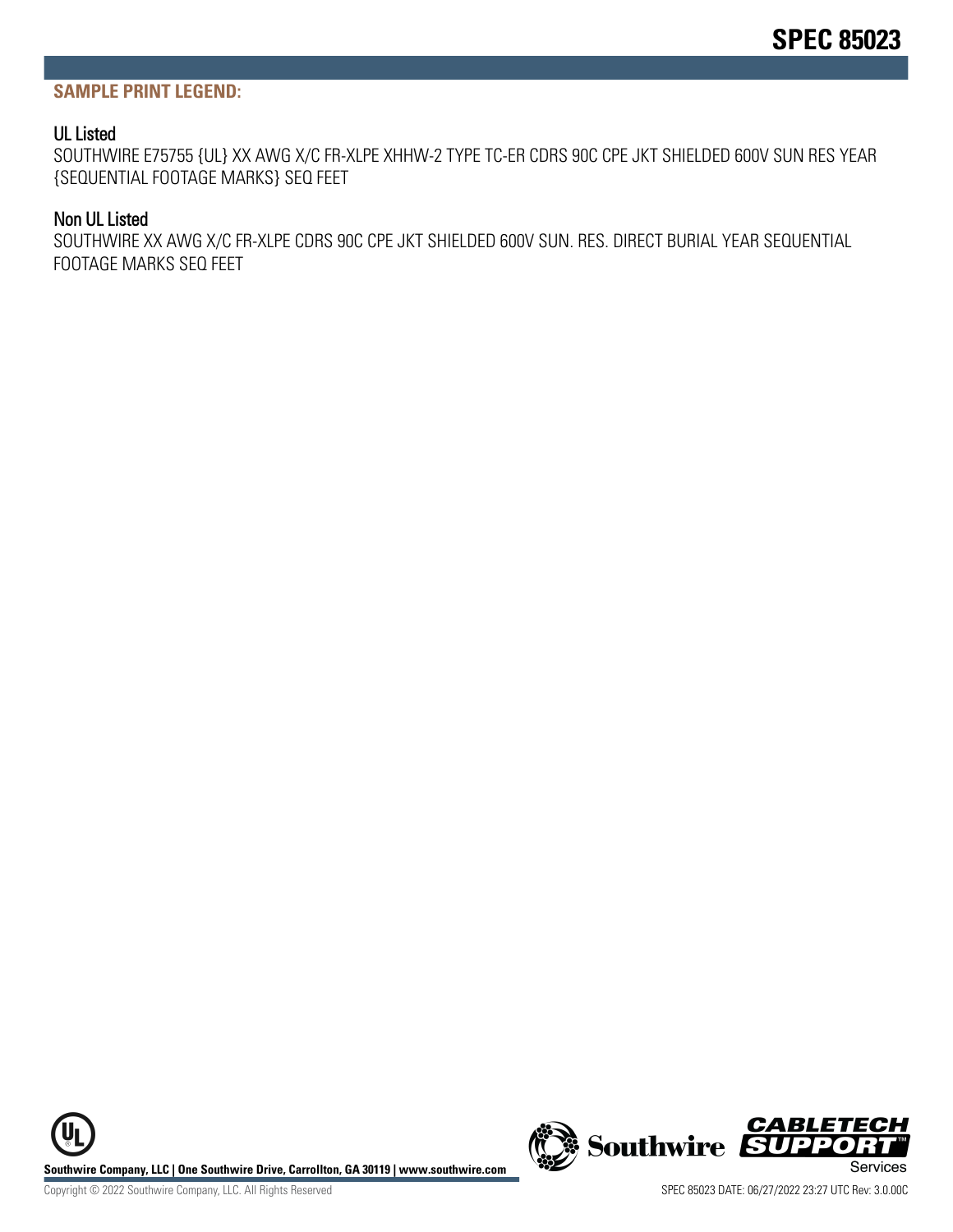## **Table 1 – Physical and Electrical Data**

| Stock<br>Number                                                                                                        |          | Cond. Cond.<br>Size Number | <b>Diameter</b><br>Over<br>Cond. | Insul. | Thickness Thickness |       |            | Weight Weight                    | <b>DC</b><br>@ 25°C         | AC<br>Jacket Approx. Copper Approx. Resistance Resistance Bending Ampacity<br>@ 90°C | Min<br>Radius | $\overline{A}$ t 60°C $\overline{A}$ | Allowable Allowable Allowable<br>Ampacity<br>$75^{\circ}$ C * | Ampacity<br>$90^{\circ}$ C * |
|------------------------------------------------------------------------------------------------------------------------|----------|----------------------------|----------------------------------|--------|---------------------|-------|------------|----------------------------------|-----------------------------|--------------------------------------------------------------------------------------|---------------|--------------------------------------|---------------------------------------------------------------|------------------------------|
|                                                                                                                        | AWG      | No.                        | inch                             | mil    | mil                 | inch  | Ib         | $\mathsf{lb}$<br>/1000ft /1000ft | $\overline{\Omega}$ /1000ft | $\Omega$ /1000ft                                                                     | inch          | Amp                                  | Amp                                                           | Amp                          |
| 14 AWG                                                                                                                 |          |                            |                                  |        |                     |       |            |                                  |                             |                                                                                      |               |                                      |                                                               |                              |
| TBA                                                                                                                    | 14       | 2                          | 0.070                            | 30     | 45                  | 0.349 | 26         | 68                               | 2.630                       | 3.288                                                                                | 4.2           | 15                                   | 15                                                            | 15                           |
| <b>TBA</b>                                                                                                             | 14       | 3                          | 0.070                            | 30     | 45                  | 0.370 | 38         | 87                               | 2.630                       | 3.288                                                                                | 4.4           | 15                                   | 15                                                            | 15                           |
| TBA                                                                                                                    | 14       | 4                          | 0.070                            | 30     | 45                  | 0.403 | 51         | 109                              | 2.630                       | 3.288                                                                                | 4.8           | 14                                   | 15                                                            | 15                           |
| <b>TBA</b>                                                                                                             | 14       | 5                          | 0.070                            | 30     | 45                  | 0.440 | 64         | 132                              | 2.630                       | 3.288                                                                                | 5.3           | 14                                   | 15                                                            | 15                           |
| TBA                                                                                                                    | 14       | 6                          | 0.070                            | 30     | 45                  | 0.479 | 77         | 155                              | 2.630                       | 3.288                                                                                | 5.7           | 14                                   | 15                                                            | 15                           |
| 603683                                                                                                                 | 14       | $\overline{7}$             | 0.070                            | 30     | 45                  | 0.479 | 90         | 171                              | 2.630                       | 3.288                                                                                | 5.7           | 12                                   | 15                                                            | 15                           |
| TBA                                                                                                                    | 14       | 8                          | 0.070                            | 30     | 45                  | 0.519 | 102        | 195                              | 2.630                       | 3.288                                                                                | 6.2           | 12                                   | 15                                                            | 15                           |
| <b>TBA</b>                                                                                                             | 14       | 9                          | 0.070                            | 30     | 60                  | 0.588 | 115        | 236                              | 2.630                       | 3.288                                                                                | 7.1           | 12                                   | 15                                                            | 15                           |
| TBA                                                                                                                    | 14       | 10                         | 0.070                            | 30     | 60                  | 0.638 | 128        | 266                              | 2.630                       | 3.288                                                                                | 7.7           | 9                                    | 11                                                            | 12                           |
| <b>TBA</b>                                                                                                             | 14       | 12                         | 0.070                            | 30     | 60                  | 0.659 | 154        | 303                              | 2.630                       | 3.288                                                                                | 7.9           | $\boldsymbol{9}$                     | 11                                                            | 12                           |
| TBA                                                                                                                    | 14       | 14                         | 0.070                            | 30     | 60                  | 0.717 | 229        | 374                              | 2.630                       | 3.288                                                                                | 8.6           | 9                                    | 11                                                            | 12                           |
| <b>TBA</b>                                                                                                             | 14       | 15                         | 0.070                            | 30     | 60                  | 0.730 | 192        | 371                              | 2.630                       | 3.288                                                                                | 8.8           | 9                                    | 11                                                            | 12                           |
| 604417                                                                                                                 | 14       | 19                         | 0.070                            | 30     | 60                  | 0.768 | 243        | 446                              | 2.630                       | 3.288                                                                                | 9.2           | 9                                    | 11                                                            | 12                           |
| <b>TBA</b>                                                                                                             | 14       | 20                         | 0.070                            | 30     | 60                  | 0.808 | 256        | 475                              | 2.630                       | 3.288                                                                                | 9.7           | 9                                    | 11                                                            | 12                           |
| TBA                                                                                                                    | 14       | 25                         | 0.070                            | 30     | 80                  | 0.937 | 320        | 619                              | 2.630                       | 3.288                                                                                | 11.2          | 8                                    | 9                                                             | 11                           |
| <b>TBA</b>                                                                                                             | 14       | 30                         | 0.070                            | 30     | 80                  | 0.991 | 384        | 719                              | 2.630                       | 3.288                                                                                | 11.9          | 8                                    | $\boldsymbol{9}$                                              | 11                           |
| TBA                                                                                                                    | 14       | 37                         | 0.070                            | 30     | 80                  | 1.067 | 474        | 862                              | 2.630                       | 3.288                                                                                | 12.8          | $\overline{7}$                       | 8                                                             | 10                           |
|                                                                                                                        |          |                            |                                  |        |                     |       |            | 12 AWG                           |                             |                                                                                      |               |                                      |                                                               |                              |
| 603689                                                                                                                 | 12       | $\overline{2}$             | 0.087                            | 30     | 45                  | 0.384 | 41         | 90                               | 1.660                       | 2.075                                                                                | 4.6           | 20                                   | 20                                                            | 20                           |
| <b>TBA</b>                                                                                                             | 12       | 3                          | 0.087                            | 30     | 45                  | 0.408 | 61         | 118                              | 1.660                       | 2.075                                                                                | 4.9           | 20                                   | 20                                                            | 20                           |
| 603691^                                                                                                                | 12       | 4                          | 0.087                            | 30     | 45                  | 0.445 | 81         | 148                              | 1.660                       | 2.075                                                                                | 5.3           | 16                                   | 20                                                            | 20                           |
| 603692                                                                                                                 | 12       | 5                          | 0.087                            | 30     | 45                  | 0.487 | 102        | 181                              | 1.660                       | 2.075                                                                                | 5.8           | 16                                   | 20                                                            | 20                           |
| TBA                                                                                                                    | 12       | 6                          | 0.087                            | 30     | 45                  | 0.532 | 122        | 214                              | 1.660                       | 2.075                                                                                | 6.4           | 16                                   | 20                                                            | 20                           |
| 603694                                                                                                                 | 12       | $\overline{7}$             | 0.087                            | 30     | 45                  | 0.532 | 143        | 237                              | 1.660                       | 2.075                                                                                | 6.4           | 14                                   | 17                                                            | 20                           |
| 627832                                                                                                                 | 12       | 4                          | 0.087                            | 30     | 60                  | 0.579 | 115        | 221                              | 1.660                       | 2.075                                                                                | 6.9           | 16                                   | 20                                                            | 20                           |
| <b>TBA</b>                                                                                                             | 12       | 8                          | 0.087                            | 30     | 60                  | 0.607 | 163        | 288                              | 1.660                       | 2.075                                                                                | 7.3           | 14                                   | 17                                                            | 20                           |
| 603697                                                                                                                 | 12       | 9                          | 0.087                            | 30     | 60                  | 0.651 | 183        | 324                              | 1.660                       | 2.075                                                                                | 7.8           | 14                                   | 17                                                            | 20                           |
| TBA                                                                                                                    | 12       | 10                         | 0.087                            | 30     | 60                  | 0.709 | 204        | 365                              | 1.660                       | 2.075                                                                                | 8.5           | 10                                   | 12                                                            | 15                           |
| 618870!                                                                                                                | 12       | 8                          | 0.087                            | 30     | 60                  | 0.721 | 196        | 358                              | 1.660                       | 2.075                                                                                | 7.3           | 14                                   | 17                                                            | 20                           |
| 603699                                                                                                                 | 12       | 12                         | 0.087                            | 30     | 60                  | 0.732 | 244        | 419                              | 1.660                       | 2.075                                                                                | 8.8           | 10                                   | 12                                                            | 15                           |
| TBA                                                                                                                    | 12       | 15                         | 0.087                            | 30     | 60                  | 0.813 | 305        | 516                              | 1.660                       | 2.075                                                                                | 9.8           | 10                                   | 12                                                            | 15                           |
| 621553!                                                                                                                | 12       | 12                         | 0.087                            | 30     | 80                  | 0.888 | 300        | 536                              | 1.660                       | 2.075                                                                                | 10.7          | 10                                   | 12                                                            | 15                           |
| TBA                                                                                                                    | 12       | 19                         | 0.087                            | 30     | 80                  | 0.896 | 387        | 657                              | 1.660                       | 2.075                                                                                | 10.8          | 10                                   | 12                                                            | 15                           |
| <b>TBA</b>                                                                                                             | 12       | 20                         | 0.087                            | 30     | 80                  | 0.942 | 407        | 699                              | 1.660                       | 2.075                                                                                | 11.3          | 10                                   | 12                                                            | 15                           |
| TBA                                                                                                                    | 12<br>12 | 25                         | 0.087                            | 30     | 80                  | 1.043 | 509        | 860                              | 1.660                       | 2.075                                                                                | 12.5          | 9                                    | 11                                                            | 13                           |
| TBA                                                                                                                    |          | 30<br>37                   | 0.087                            | 30     | 80                  | 1.104 | 611<br>753 | 1005                             | 1.660                       | 2.075                                                                                | 13.2          | 9                                    | 11                                                            | 13                           |
| TBA                                                                                                                    | 12       |                            | 0.087                            | 30     | 80                  | 1.191 |            | 1211<br>10 AWG                   | 1.660                       | 2.075                                                                                | 14.3          | 8                                    | 10                                                            | 12                           |
| 603701                                                                                                                 | 10       | $\mathbf{2}$               | 0.111                            | 30     | 45                  | 0.431 | 65         | 124                              | 1.040                       | 1.300                                                                                | 5.2           | 30                                   | 30                                                            | 30                           |
|                                                                                                                        |          |                            |                                  |        |                     |       |            |                                  |                             |                                                                                      |               |                                      |                                                               |                              |
|                                                                                                                        |          |                            |                                  |        |                     |       |            |                                  |                             |                                                                                      |               |                                      |                                                               |                              |
| Southwire SUPPORT<br>Services<br>outhwire Company. LLC   One Southwire Drive. Carrollton. GA 30119   www.southwire.com |          |                            |                                  |        |                     |       |            |                                  |                             |                                                                                      |               |                                      |                                                               |                              |